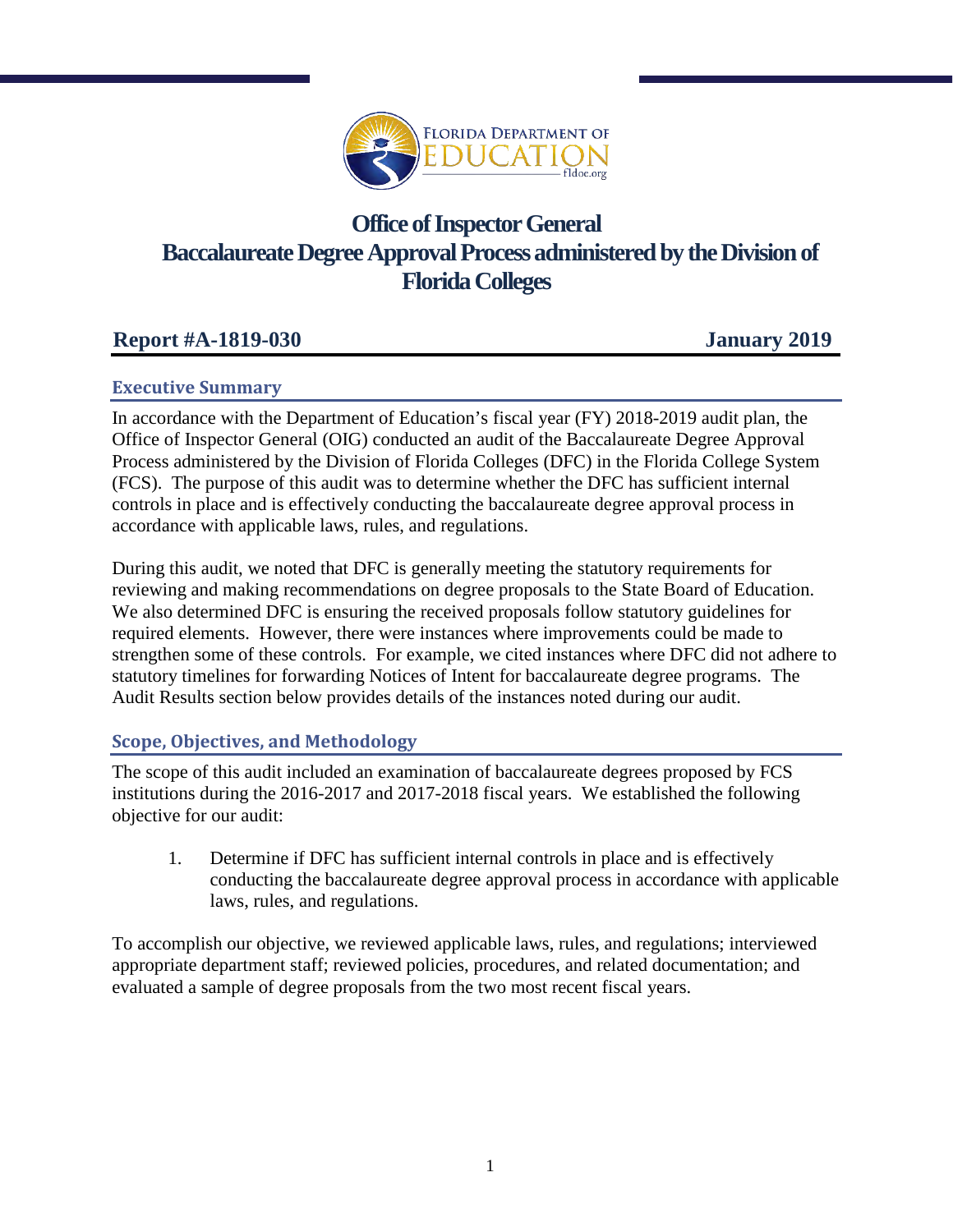#### **Background**

The Florida Legislature passed legislation in 2001 that outlines a process by which community colleges may seek approval from the State Board of Education to grant baccalaureate degrees in limited, high demand areas. The approval process is outlined in section 1007.33, Florida Statutes (F.S.). Rule 6A-14.095, Florida Administrative Code (F.A.C.), further defines the FCS baccalaureate program approval process outlined in s. 1007.33, F.S. The Florida Department of Education, Division of Florida Colleges (DFC), has administrative and oversight responsibilities of the Florida College System (FCS) institutions' proposals for offering new baccalaureate degrees.

Per s. 1007.33, F.S., the FCS institutions must submit a Notice of Intent (NOI) to offer a baccalaureate degree program to DFC at least 100 days before the submission of its proposal. DFC has ten days to forward the NOI to the Chancellor of the State University System, the President of the Independent Colleges and Universities in Florida (ICUF), and the Executive Director of the Commission for Independent Education (CIE). State Universities are given 60 days to submit objections to the proposed new program or submit an alternative proposal. If a proposal is not received within the 60-day period, the State Board of Education (SBOE) provides regionally accredited private colleges and universities 30 days to submit objections to the proposed program or submit an alternative proposal. Upon receipt of the proposal submitted by an FCS institution, DFC has 30 days to review the provided materials, notify the institution of any deficiencies, and provide the institution the opportunity to correct the deficiencies. Within 45 days following the receipt of the completed proposal, the Commissioner of Education recommends approval or disapproval to the State Board of Education.

As part of their proposals, the FCS institutions must demonstrate their basis of economic need for the degree proposal based on current and projected labor market data for their regions using Department of Economic Opportunity (DEO) data. This data is part of a federal tracking program known as CIP, or Classification of Instructional Programs, developed by the U.S. Department of Education's National Center for Education Statistics. CIP codes provide regional labor data that assist FCS institutions in determining whether a degree program should be offered in the institution's region and identify degree program gaps. Baccalaureate degree proposals must demonstrate that they meet the economic needs of their particular regions.

During FY 2016-2017 and FY 2017-2018, DFC reviewed fourteen baccalaureate degree proposals. Of the 14 proposals, the State Board of Education approved nine, two proposals were being revised by the institution, one proposal remains under review, one was in the pre-proposal (notice of intent) stage, and one proposal was not recommended by the Division.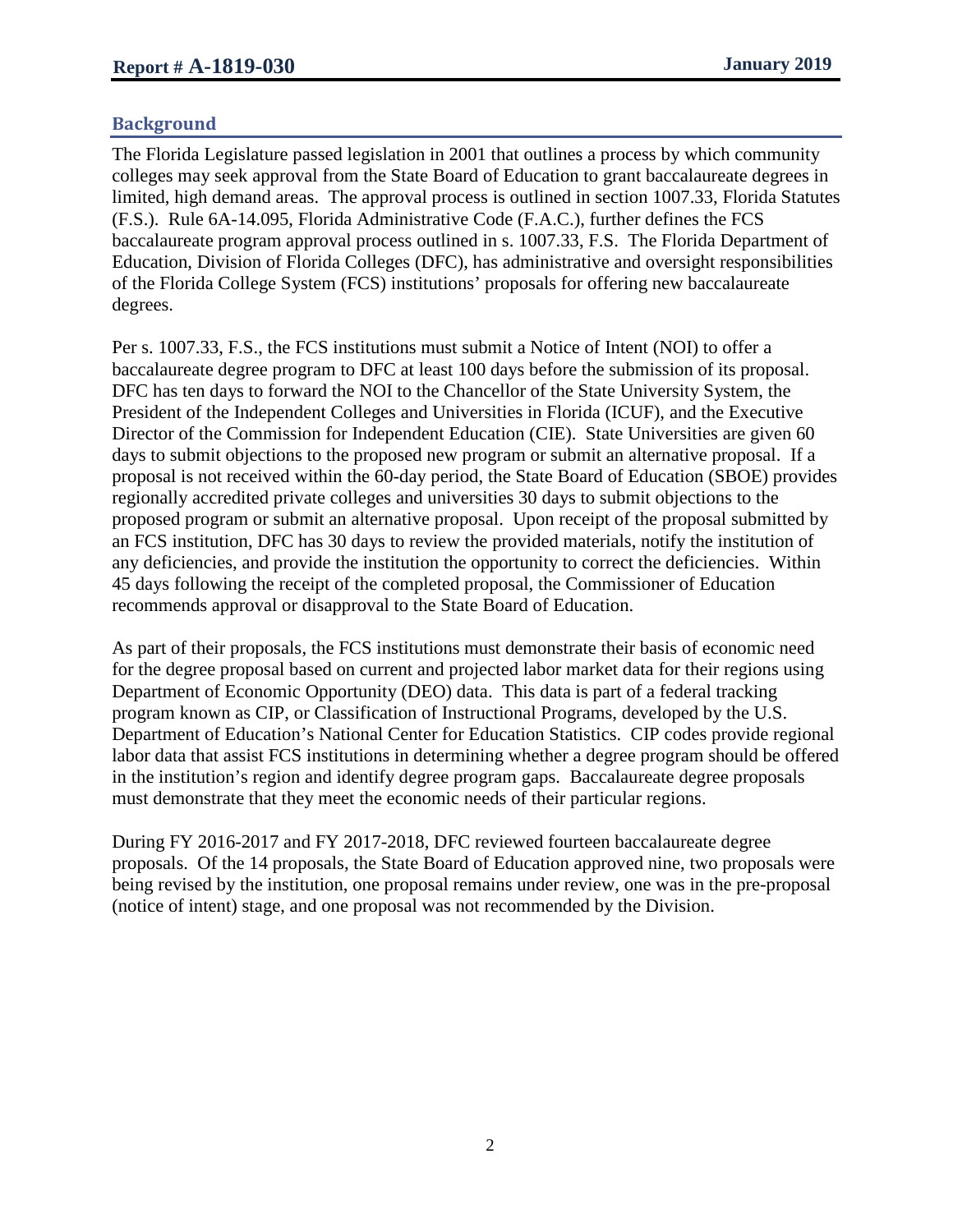#### **Audit Results**

Finding 1: The Division did not adhere to statutory timelines for forwarding Notices of Intent for all baccalaureate degree proposals.

Per Section 1007.33 (5) of the Florida Statutes, "The approval process for baccalaureate degree programs shall require:

(a) Each Florida College System institution to submit notice of its intent to propose a baccalaureate degree program to the Division of Florida Colleges at least 100 days before the submission of its proposal under paragraph (d). The notice must include a brief description of the program, the workforce demand and unmet need for graduates of the program to include evidence from entities independent of the institution, the geographic region to be served, and an estimated timeframe for implementation. Notices of intent may be submitted by a Florida College System institution at any time throughout the year. The notice must also include evidence that the Florida College System institution engaged in need, demand, and impact discussions with the state university and other regionally accredited postsecondary education providers in its service district.

(b) The Division of Florida Colleges to forward the notice of intent within 10 business days after receiving such notice to the Chancellor of the State University System, the President of the Independent Colleges and Universities of Florida, and the Executive Director of the Commission for Independent Education."

We analyzed the Division's tracking of 14 baccalaureate degree proposals during Fiscal Years (FY) 2016-2017 and 2017-2018. The Division utilizes a tracking sheet to denote progress of the degree proposals.

Based on DFC's tracking spreadsheet, we determined DFC did not notify the Chancellor of the State University System (CSUS), the President of the Independent Colleges and Universities of Florida (ICUF), and the Executive Director of the Commission for Independent Education (CIE) of three of the 14 (21%) notices of intent (NOI) within the required ten business days of receipt. The DFC submitted one notification for Florida Southwestern State College 14 business days after receipt, submitted one notification for Santa Fe College 116 business days after receipt, and chose not to submit one notification for Florida Gateway College as the proposal is being revised by the institution.

We analyzed in detail four of the 14 degree proposals submitted during FY 2016-2017 and 2017-2018 to determine if the NOIs and proposals adhered to the requirements in Florida Statutes. Our sample included two of the three FCS institutions above (Santa Fe College and Florida Gateway College) for which DFC did not notify the required parties within ten business days of NOI receipt, as well as two additional institutions. All four of the proposals included the required elements per the Florida Statutes; however, as noted above, FCS did not always notify the required parties of the submitted NOIs within ten business days of receipt.

Santa Fe College submitted an NOI on February 16, 2016, for a Bachelor's degree in Accounting. We determined DFC reviewed the NOI and provided feedback to the institution. The communication between DFC and the institution was not reflected on the spreadsheet nor was the subsequent NOI submittal date. Santa Fe College submitted a revised NOI on July 26,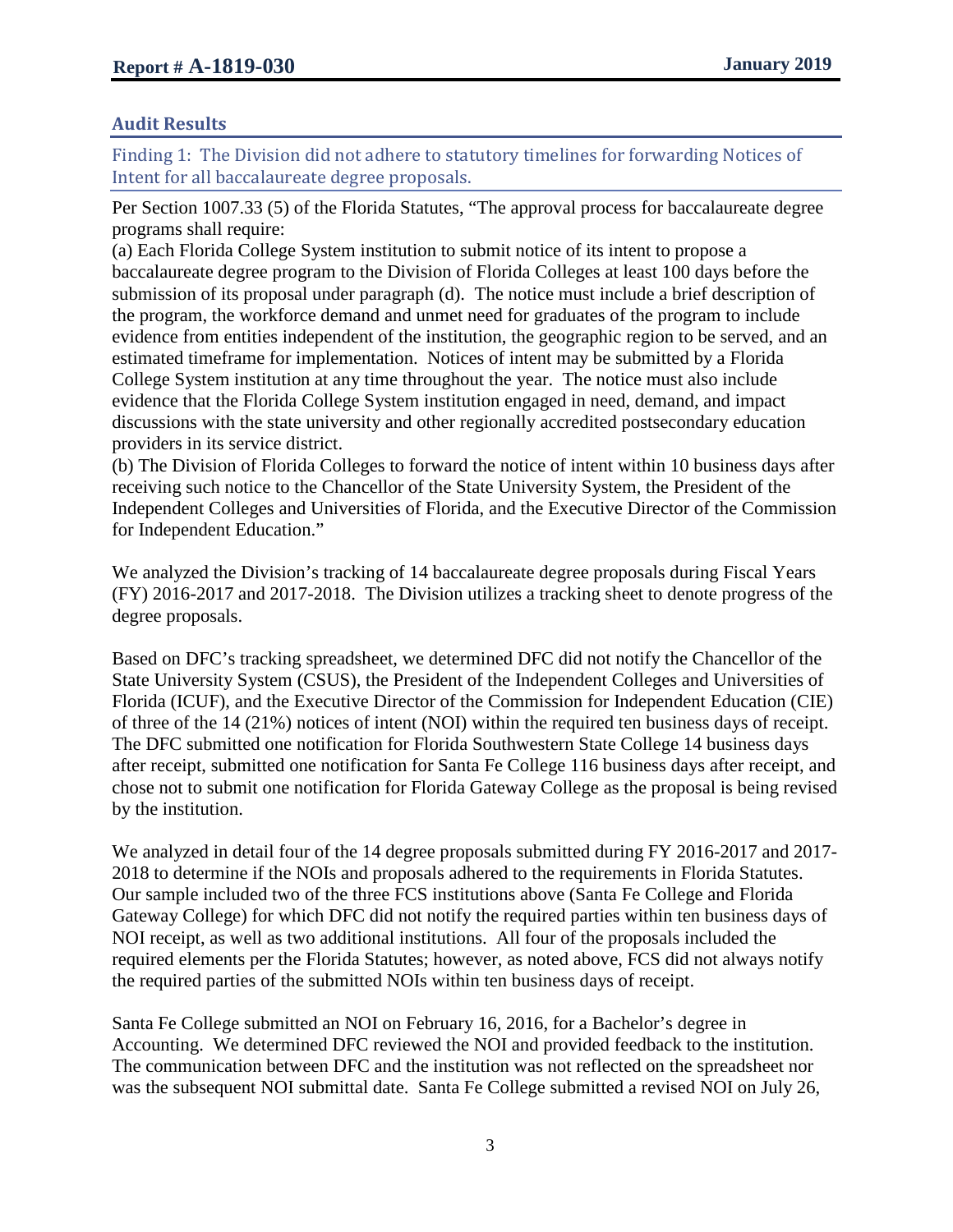2016, and DFC notified the CSUS, CIE, and ICUF on July 27, 2016. Based on the tracking spreadsheet and email documentation, we determined FCS notified the CSUS, CIE, and ICUF 116 business days after the original NOI submittal and one day after the revised NOI submittal. We also noted that the college representative did not realize that the process for the new application would be delayed based on the NOI inquiries.

Florida Gateway College submitted an NOI on June 6, 2017, for a Bachelor's degree in Supervision and Management. DFC reviewed the NOI and provided feedback to the institution but did not send the notice to the CSUS, CIE, and ICUF. The tracking sheet indicates that the FCS institution is revising its proposal.

In addition, we noted one case where the tracking spreadsheet incorrectly identified an NOI as being submitted to the CSUS, CIE, and ICUF timely. Per the tracking spreadsheet, Valencia College submitted an NOI on January 31, 2017, for a Bachelor's degree in Nursing. On the same day, the Division notified the CSUS, CIE, and ICUF. However, email documentation revealed Valencia College submitted a cover letter and an NOI for the Nursing degree proposal on December 8, 2016. Per DFC staff, the Division returned the NOI to the college with feedback on December 9, 2016, and again on January 10, 2017. Valencia College submitted the final revised NOI on January 12, 2017. Based on the tracking spreadsheet and email documentation, we determined FCS notified the CSUS, CIE, and ICUF 39 business days after the original NOI submittal and 13 business days after the revised NOI submittal.

While two of the three NOIs contained the elements required by statutes, DFC determined the elements were not supported by the submitted data. DFC documented their review of the two NOIs and determined the initial information contained was not sufficient for future approval of the proposal. The remaining NOI appeared to contain the required elements; however, DFC requested an additional explanation regarding the reason the program was not designated as a \$10k degree program. The tracking spreadsheet did not contain the dates of communication with the FCS institutions requesting revision of the NOIs nor the date the institutions submitted the revised NOI. We further noted, the dates in the tracking spreadsheet did not always reflect the actual dates of submission supported by email. Without accurate tracking of dates, it would be difficult for FCS staff to ensure the baccalaureate process meets the timelines mandated by the Florida Statutes.

The current NOI feedback process could leave the division open to disputes from educational entities and affected parties citing a lack of adherence to the statutory timelines required for baccalaureate degree proposal submissions. Further, by not notifying the CSUS, CIE, and ICUF of all received NOIs within 10 business days, DFC could be perceived as giving preferential treatment to certain colleges or proposals. The Division should better track baccalaureate degree proposals through its approval process to give credence that all proposals are treated fairly and in adherence to rule and statute.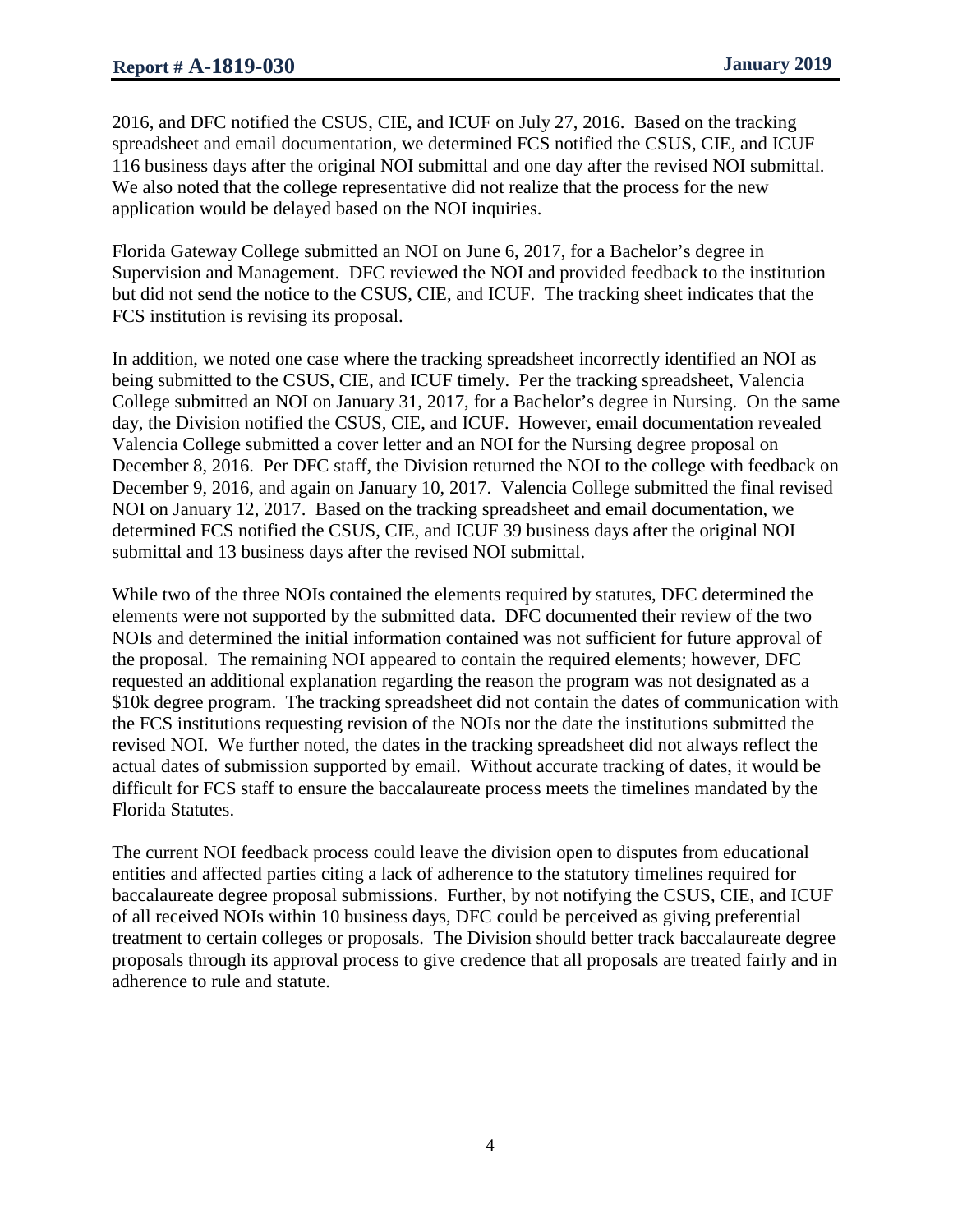#### *Recommendation*

We recommend DFC forward the notice of intent to the Chancellor of the State University System, the President of the Independent Colleges and Universities of Florida, and the Executive Director of the Commission for Independent Education within ten business days of receipt. In the event the NOI is deemed not sufficient for future approval of the proposal, we recommend DFC request that the FCS institution withdraw the NOI and resubmit a revised NOI at a later date. The Division might also consider making provisions for institutions submitting degree proposals to receive consultation or feedback prior to submitting an NOI. We additionally recommend the division alter its tracking system to include the dates NOIs are returned to the FCS institutions and the revised NOI submission date.

#### *DFC Management Response*

Concur. DFC agrees with the findings regarding timelines for forwarding NOIs.

#### Process for Handling NOIs

Moving forward, DFC will review NOIs to determine whether or not institutions have completed all required components.

- For institutions that have not completed the required components, DFC will request a complete NOI and indicate, in writing, the requirements that were not met in the original submission. Upon receipt of the re-submitted complete NOI, DFC will forward to universities within 10 business days.
- For institutions that have completed the required components and the proposal is sufficient, DFC will forward to universities within 10 business days.
- For institutions that have completed the required components, but the proposal is not sufficient, DFC will confer with the institution to request the NOI be withdrawn to allow time for DFC to provide feedback.
	- o If the college withdraws the NOI, the 10 day window will re-start upon receipt of the re-submitted NOI.
	- o If the college elects to move forward without DFC feedback, DFC will forward within 10 business days.

Given the findings of the audit, DFC will contact colleges that submitted complete NOIs that were deemed insufficient to allow the institutions to formally withdraw the proposal and/or proceed with notification to universities. Given the expiration of NOIs, DFC will only look at proposals submitted in the last two years.

- Florida Keys Community College's BAS in Marine Resource Management NOI was submitted on December 2, 2018. DFC requested feedback and the re-submitted NOI arrived on January 10, 2019. DFC forwarded the NOI to universities within 10 business days on January 18, 2019.
- Florida Gateway College's BAS in supervision and management NOI was submitted on June 6, 2017. DFC requested feedback and has yet to receive a re-submitted NOI. DFC will contact the college to determine if they wish to withdraw the NOI or proceed with forwarding to universities.